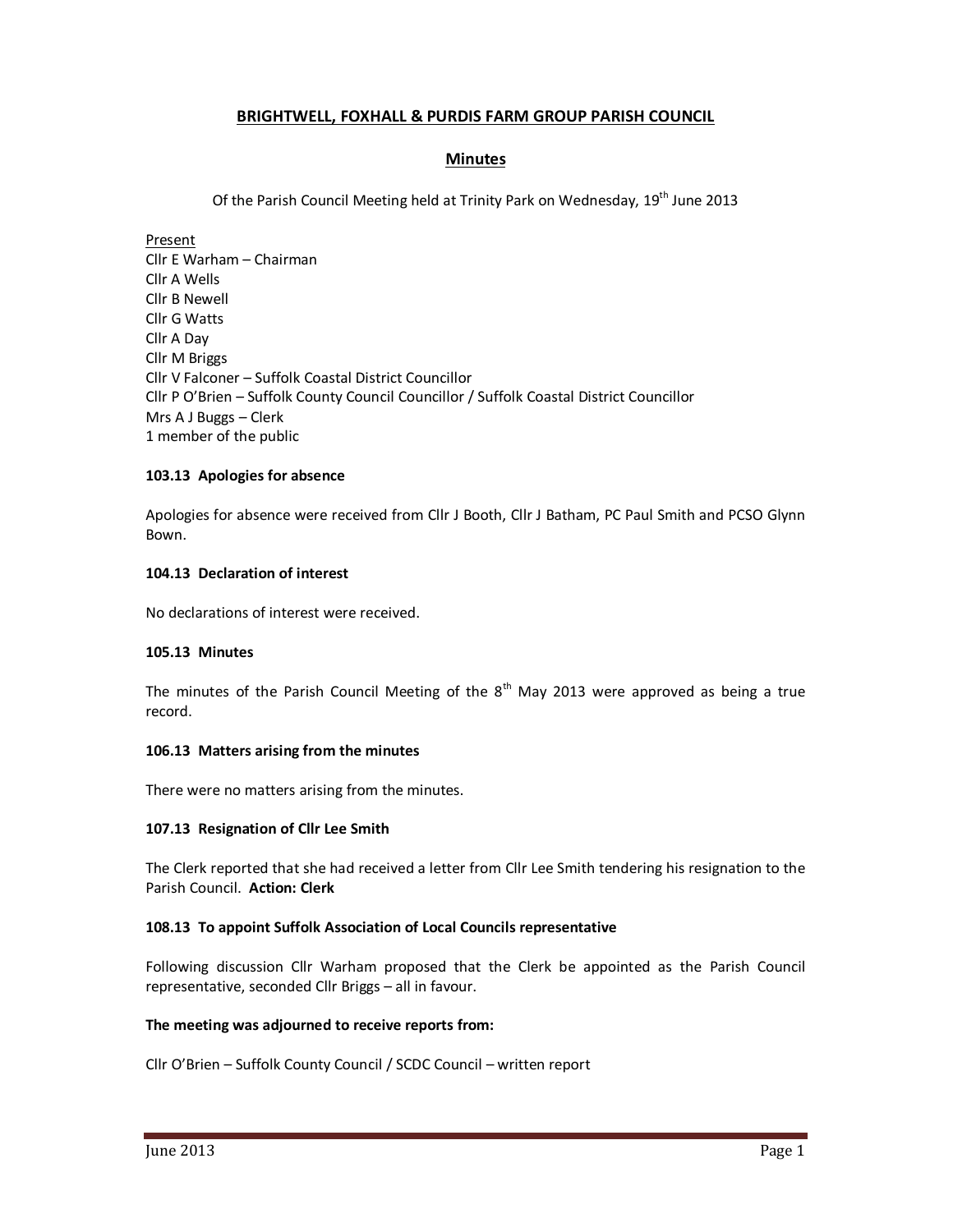The county elections took place on  $2^{nd}$  May and the makeup of the county council is very different from the past four years. The Conservatives remain the largest party with 39 councillors, Labour 15, UKIP 9, Liberal Democrats 7, Independents 3, Greens 2.

I was returned with a 50% majority, over the other candidates and would like to thank all those who supported me.

Cabinet posts have been allocated and chairmen, to the various committees appointed.

The first Full Council meeting took place on 23<sup>rd</sup> May.

I have been appointed Assistant Cabinet Member for Public Protection. Public Protection includes; Fire Service, Trading Standards, Drugs and Alcohol and policing issues.

I will also be chairing a Public Protection Committee that will be looking into the work of public protection and suggesting ways to improve the service etc.

On 14th May, I was invited to attend a Home Affairs Select Committee that was questioning Police Commissioners of 3 areas, Suffolk, West Yorkshire and Lincolnshire. I and the chairman of Police and Crime Panels in West Yorkshire and Lincolnshire were asked questions relating to our roles in relation to our commissioners. It was an interesting experience.

Cllr V Falconer – SCDC District Council – written report

## LDF

I am sure you all know that the inspector, who has been examining the Core Strategy and Development management Policies, concluded last week that the document is sound. A Full Council meeting will be held shortly to formally adopt the Core Strategy.

## Wind Farms

Eric Pickles has just announced a package of measures which will give communities a greater say over the siting of on shore wind farms, including earlier community consultation, and allow them to reap increased benefits from hosting developments that do proceed. Energy Minister Michael Fallon said that they are putting local people at the heart of decision-making regarding on shore wind. I hope this will also apply to Solar Panel Farms. The outskirts of Levington village just off the A14 are in the process of having a 62 acre Solar Panel Farm constructed.

## Reduction in Suffolk Coastal District Council Members

The Council responded to the Boundary Commission 'Council size' consultation and recommended 43 councillors as of 2015. They are at present reviewing this. As of 23<sup>rd</sup> July till 1<sup>st</sup> October the Boundary Commission will yet again be going out to consultation re Warding proposals.

# Suffolk Coastal District Council – Kerbside Textile Collection

From August last year until March this year, 117 tonnes have been collected for recycling and have not gone into landfill. Also a plastics recycling campaign has been launched. There is a short video on the web and information leaflets have been provided to all households aiming to raise awareness and increase the diversion of recyclable plastic.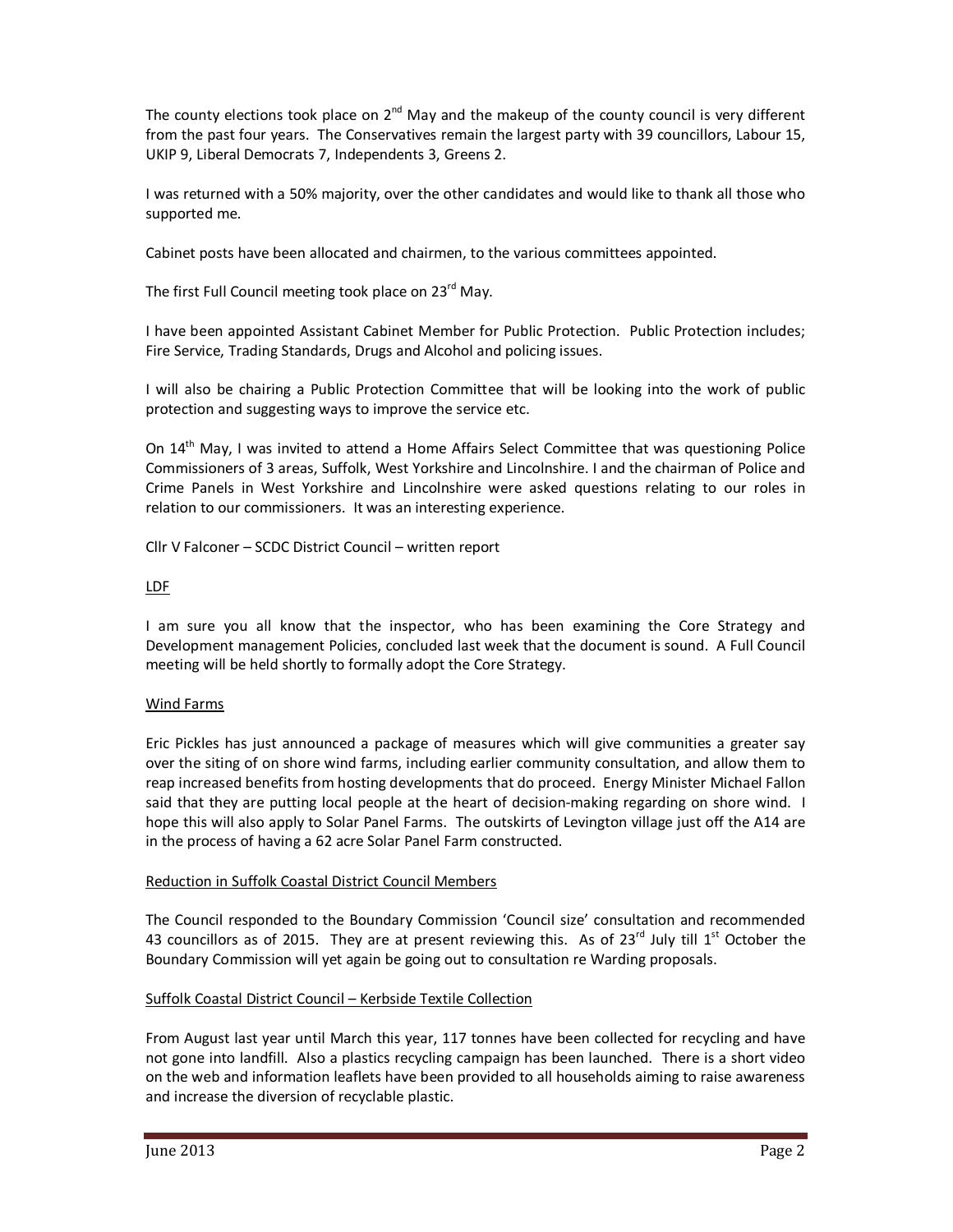### Planning Application IT Software

As mentioned many times new IT is in the pipeline to make viewing planning applications and all their supportive documentation is now due to be implemented next month – fingers crossed.

### General

As your Councillor I have attended a lot of meetings re the Deben Estuary Partnership, River Deben Association, SC Licensing and Health Panel Meetings and Sizewell Task Group. I have been involved with various planning applications and a site visit to Amberfield School.

Once again I will be one of the judges for the Best Village of the Year in Suffolk Coastal, and also be Chairing the Quality Place Awards Competition, both of which are extremely interesting. I will also be sitting on the Panel re Classifications of films that are to be shown at the Latitude Festival. This is quite an eye-opening task! Sadly we are unable to say "in no way should be shown" we can only recommended a Category of 12 and 12A, U and Uc, PG, 15 and 18.

Suffolk Police Report –  $1^{st}$  May 2013 –  $19^{th}$  June 2013 – PCSO Glynn Bown – written report

11 crimes of thefts from a local supermarket were reported. 2 crimes of thefts from local charity clothing bins. 7 crimes of harassment/distress or common assault.

 $20<sup>th</sup>$  May 2013 – During daylight hours in a supermarket a large black handbag containing various items which was left unsecured and unattended at the till was removed by unknown suspect(s).

 $27<sup>th</sup>$  May 2013 – Burglary Other Building – During the hours of darkness in isolated converted farm yard offenders have broken into four secured out buildings with unknown instrument removing a motorcycle that was recovered 75 metres from location.

 $27<sup>th</sup>$  May 2013 – Burglary Other Building – During the hours of darkness in isolated rural location unknown offenders have attempted to remove motorbike and failed offenders have then forced garage door open and stolen vehicle from within.

 $29<sup>th</sup>$  May 2013 – Criminal Damage to Vehicle – During the daytime in a main car park at the Suffolk Showground. Unknown offenders have removed three highway maintenance signs and two red and yellow chevron signs which were magnetically attached to silver Toyota Hilux by unknown means.

 $30<sup>th</sup>$  May 2013 – Theft from Person – During daylight hours at the Suffolk Show a ladies black leather look purse containing cards and cash was removed from the victim's handbag whilst shopping at the stalls.

 $11<sup>th</sup>$  June 2013 – Other Building – Over period of a week offender has entered a garden shed and removed petrol driven lawn mower. Entry has been through an insecure shed door adjacent to a bungalow situated at the end of a gravel track surrounded by fields in a quiet rural village location.

## **The meeting was re-convened.**

## **109.13 Clerk's Report**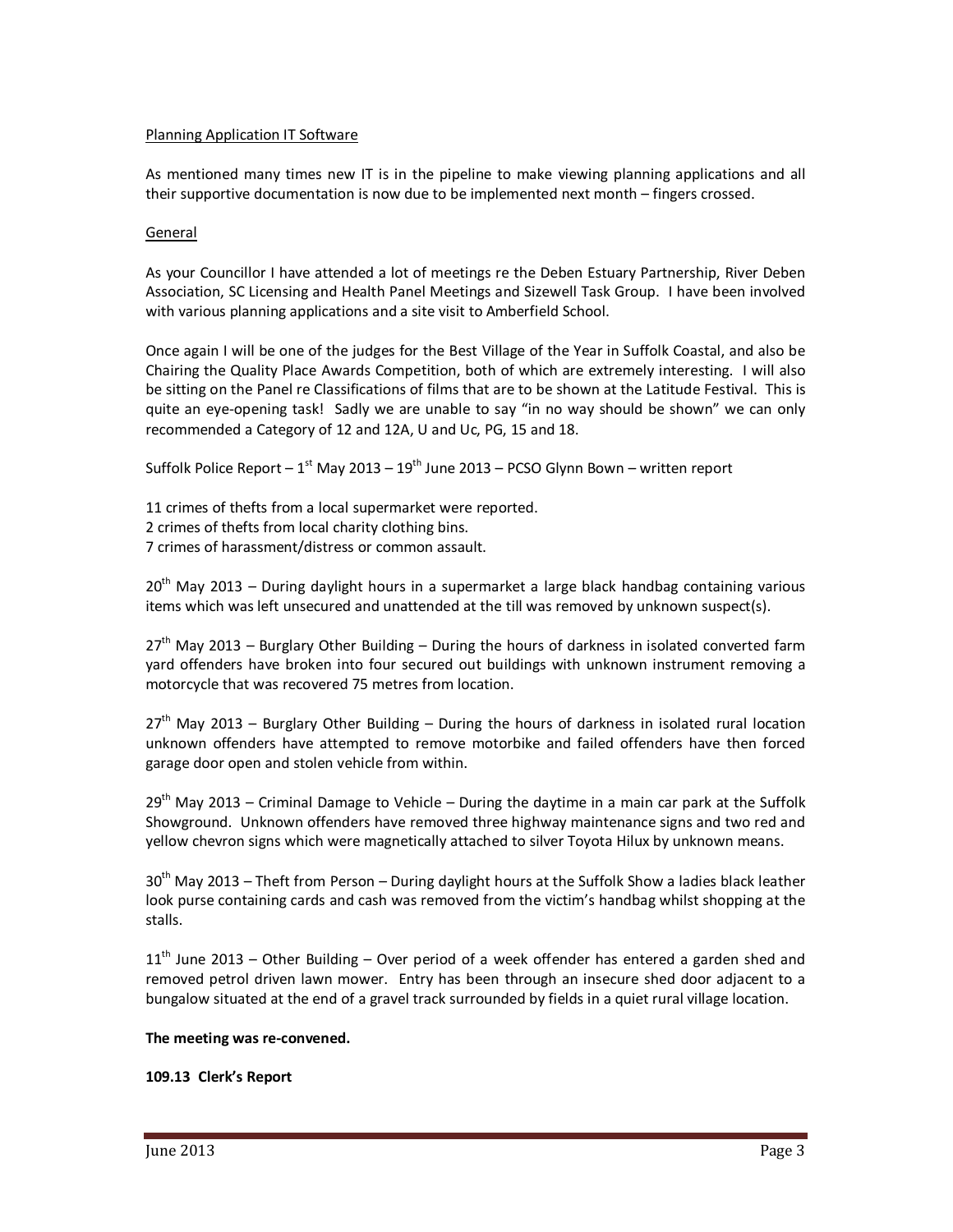The Clerk's report had previously been circulated and it was agreed that some of the items should be discussed as per the agenda.

## SALC LAIS1354 June 2013 Community Infrastructure Levy Guidance

Local councils will be interested in the latest guidance on the Community Infrastructure levy (CIL). The CIL is of particular interest owing to the fact that local councils and communities are being incentivised to embrace development through a financial reward. This reward takes the form of 15% of the CIL receipts being passed to local councils (capped at £100 per existing council tax dwelling per year), rising to 25% (uncapped) where those councils have encouraged development through a neighbourhood plan.

Local councils will be aware of the need to engage with the local planning authority at an early stage in order to influence the decisions on the infrastructure requirements affecting their area. However, they will also be mindful that the local planning authorities might well be envisaging business as usual by retaining the local council's element of the CIL where they can persuade the local council that they are in agreement with the local planning authority's priorities. The Guidance is clear that councils have a major advantage in that they are entitled to spend their part of the CIL on a greater range of things than the other part of the CIL as it can be spent on infrastructure or 'anything else that is concerned with addressing the demands that development places on an area', such as affordable housing.

With Government recently indicating that over 500 areas are commencing neighbourhood plan processes, the potential apparent in this financial reward system is notable.

The CIL will apply in relation to most buildings that people normally use eg not pylons and wind turbines. Any new build (includes extensions) is liable for the levy if it has 100 square metres or more gross internal floor space, or involves the creation of one dwelling, even when that is below 100 square metres.

## Community Emergency Planning Workshop Waldringfield Village Hall 14th May 2013

Cllr Warham attended for part of the above planning workshop and the results of the above meeting have been circulated to all councillors for information. Please read and indicate whether you believe it should be placed on the agenda of the next meeting for further discussion.

## SALC LAIS1352 June 2013 Voting Age

Local councils will wish to be aware that a Private Members' Bill to lower the voting age of electors (including for parish elections) has been sponsored by Lord Tyler.

The Bill received its first reading in the House of Lords on  $9<sup>th</sup>$  May 2013. It would amend the Representation of the People Act 1983 b changing the definition of voting age for parliamentary and local government elections from 18 to 16. Separate provision would be needed in order to amend the qualification age for councillors who were previously reduced from 21 to 18 via S.17 of the Electoral Administration Act 2006.

Local councils will be considering whether successful passage of the Bill would cause a significant increase in the interest in local councils from young people. Progress with this Bill will be of interest as will any connected developments on the qualification age for councillors.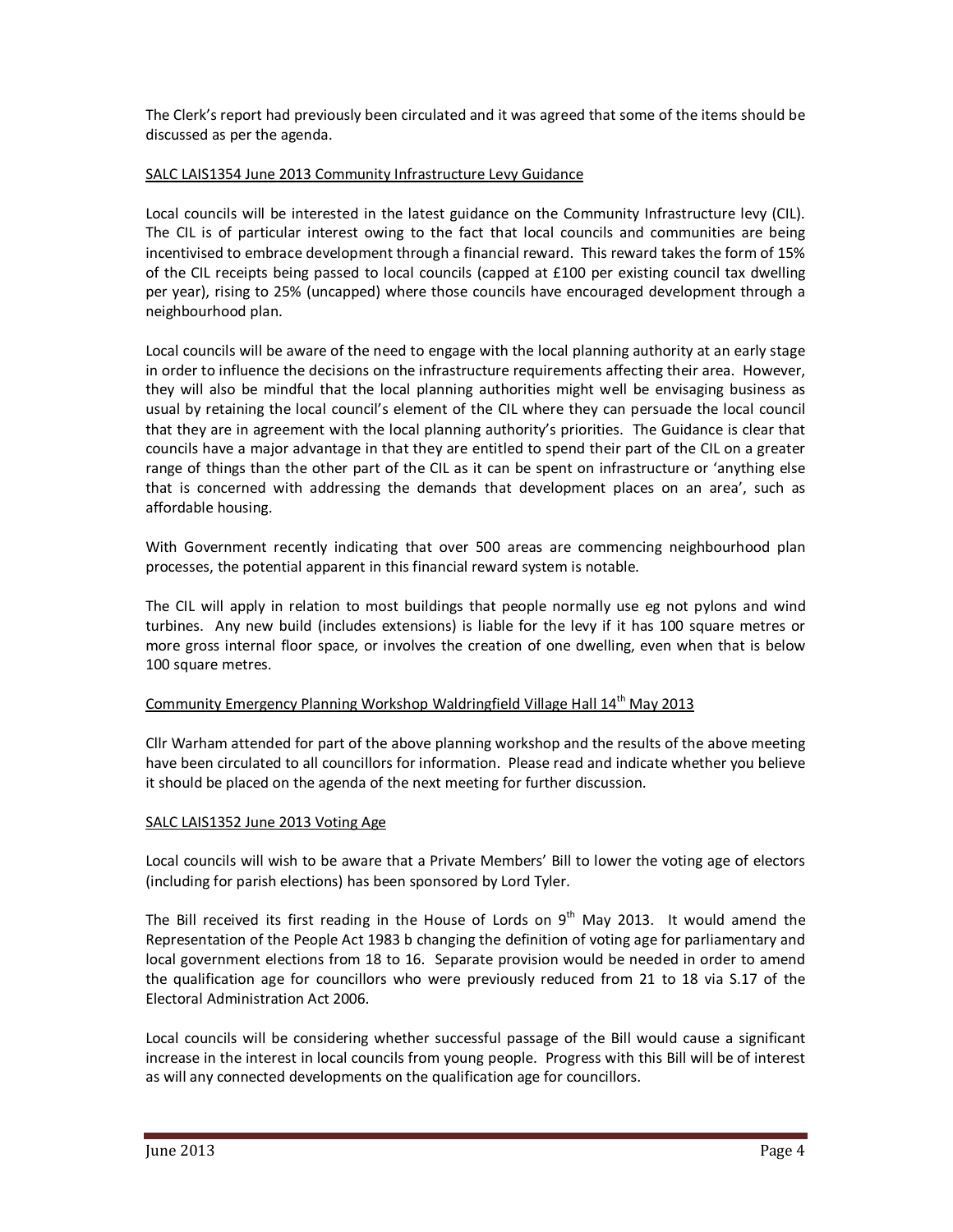### SALC LAIS1353 June 2013 Precept Data

Parish and town councils (local councils) will be interested in the on-going attention that Government is paying to their reports. Over the last few years, Government has introduced provisions in the Localism Act 2011 for automatic precept referendums for any 'excessive increase', encouraged a precept freeze, reduced the council tax base and introduced a discretionary compensatory grant arrangement through a paternalistic mechanism using local billing authorities.

Although Government has chosen not to apply precept referendums for any financial years to date, this is reviewed on an annual basis. These changes have had an impact on local council precepts.

Given these changes and on-going central Government scrutiny, the annual publication of statistical data by the Department for Communities and Local Government will be of interest to local councils. The latest data covers the period of 2013-2014 and shows an increase in the average Band D precept compared to 2012-213.

Local Government Financial Statistics England no 23 2013 (published May 2013) can be found at https://www.gov.uk/government/uploads/system/uploads/attachment\_data/file/203942\_D\_CLG WEB\_version.pdf

### **110.13 Planning**

The Clerk reported that there were no outstanding Planning Applications.

### Renewable Electricity at Foxburrow and Walk Barn Farm

The Clerk reported that UK Sustainable Energy and Mosscliff Environmental are proposing the development of a 15 MW Solar Farm at Foxburrow Farm Brightwell and Walk Barn Farm Newbourne. The documents received from Mosscliff had previously been circulated to all councillors. The Clerk reported that the director of Mosscliff would like to meet with the Parish Council to discuss the development. Following discussion councillors agreed that the Clerk should write to Mosscliff stating that they should call a public meeting for all parishes which will be affected by the development and to recommend various suitable venues. **Action: Clerk** 

### Land to South and East of Adastral Park

The Clerk reported that she had received an email from Waldringfield Parish Council drawing our attention to a website which has been created advertising an opportunity to invest in land adjacent to the proposed BT development of 2000 new residential properties, hotel and shops of Adastral Park Martlesham. The website states:

- The land borders village, Waldringfield, Brightwell and Newbourne.
- The first phase released having road frontage.
- Investment plots are an alternative to trusts, savings or gifts.
- Record increase in land price have been achieved in East Anglia.
- Parcel of Land owns all the land that it sells.

All plots purchased are registered with the Land Registry and legal paperwork is carried out by law society accredited solicitors safeguarding your interests.

The website address is http://www.parcelofland.co.uk/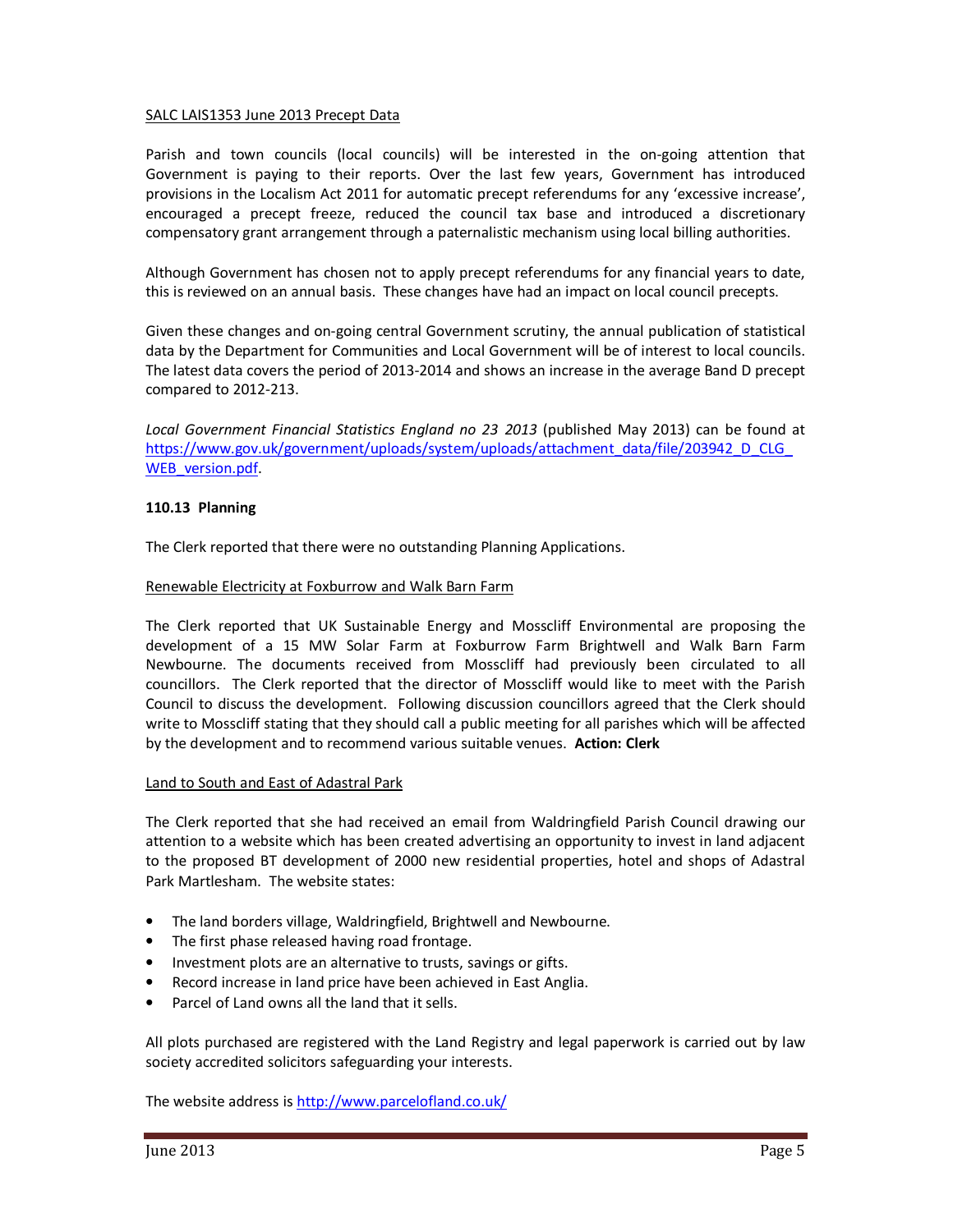## **111.13 To discuss the latest action taken concerning Club House, Former Civil Service Sports Ground, Straight Road, Foxhall**

The Clerk reported that she had received an email from Dan Kinsman Suffolk Coastal District Council Environmental Health reporting that he had visited the site and photographed the two buildings and confirmed that both the buildings are currently secured against intruders. The doors and windows have a combination of metal and timber boarding. Dan also reported that he had sent an email to Suffolk Coastal District Planning Department asking whether they could expedite the process of either getting the site redeveloped or getting the buildings demolished.

Cllr Newell reported that the intruders were still entering the external boiler room which she would like investigated. Additionally, intruders are still climbing up on to the roof on the South side of the buildings by steps which have been created by bricks being withdrawn from the side of the building. **Action: Clerk** 

## **112.13 Jubilee Tree**

The Clerk reported that due to Cllr Smith's resignation she had contacted Suffolk Coastal Service concerning the planting of the Jubilee Tree who have advised that it would be better to plant the Jubilee Tree in the autumn 2013. Following discussions it was agreed that the tree should be planted in September/October 2013 details as follows:

3 to 4 metre tall Hornbeam (Carpinus Betulus) at an approximate cost of £100.00 plus VAT including stack and ties.

Metal plaque cemented into the ground; wording as follows: "This Hornbeam Commemorates the Diamond Jubilee of Queen Elizabeth II 1952-2012".

It was also agreed that the Clerk should investigate the planting of a row of trees along the main A1156.

### **Action: Clerk**

### **113.13 Martlesham Neighbourhood Plan**

The Clerk reported that the Council had received an email from Martlesham Parish Council who is proposing to produce a Neighbourhood Plan – details previously circulated to all councillors.

The proposal from Martlesham Parish Council is as follows:

"Martlesham Parish Council has decided to produce a Neighbourhood Plan following a well-attended public meeting. One of the first steps is to define the Neighbourhood Plan boundary. This does not have to follow Parish boundaries; it can be less than the whole parish or can cover more than one Paris. However, an area can only be covered by one Neighbourhood Plan – you cannot have two plans covering the same area.

As you are aware the proposed Adastral Park development is primarily in Martlesham Parish, with some of the south end in Brightwell.

Should our plan include the area of development? This question is purely about the plan area, not about changing parish boundaries. Those houses when built will still be in Brightwell. If Brightwell is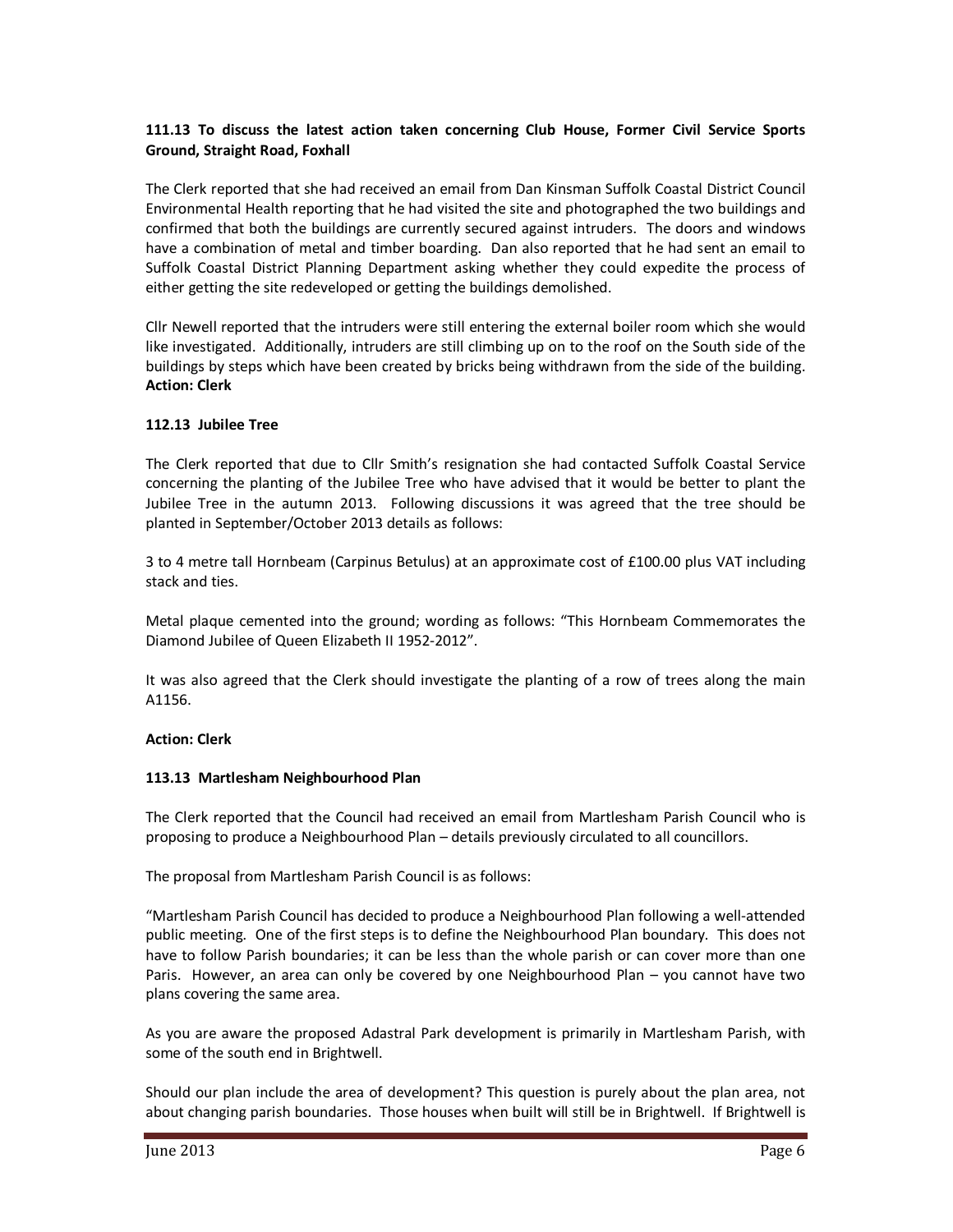not producing a Neighbourhood Plan then it would seem sensible for us to include that area in our plan.

The team producing our plan will be setting up a joint review panel with representatives from neighbouring Parishes, MHHL, SCDC and other bodies and we would be pleased to have a representative from Brightwell Parish Council on that panel.

Attached is a map and as you will see a significant part of the BT development is in your Parish. The question is whether our Neighbourhood Plan area should include the BT area in your Parish to enable any residents in that area to feed in their views on our plan as it develops and to enable the plan to cover the whole of the proposed development as one entity. "

Following discussions Cllr Newell proposed, seconded Cllr Briggs that the Parish Council accept the proposal to include Brightwell in the Martlesham Neighbourhood Plan with the proviso that the plan boundary is extended southwards up to and including Aerodrome Cottages and that the Brightwell residents are made aware of the proposals – all in favour. Clerk to notify Martlesham Parish Council of the decision. **Action: Clerk**

### **114.13 To discuss changing the Parish Council's Standing Orders**

Following discussions Cllr Day proposed, seconded Cllr Watts that the Parish Council Standing Orders be amended as follows:

**1. Meetings** 

…

- d. Subject to Standing Order 1c above, members of the public are permitted to make representations, answer questions and give evidence on any relevant matter.
- e. Delete
- f. Any member of the public is entitled to speak once only for duration of no more than 3 minutes.
- g. In accordance with Standing Order 1d above, a question asked by a member of the public during a public participation session at a meeting shall not require a response or debate.

…

All in favour.

The Parish Council also agreed that the public forum should be moved from the end of the Agenda to the middle of the Agenda after the reports. It was also agreed that a notice should be placed on the seats in the public area giving details of the procedure for members of the public to speak and also stating that members of the public wishing to speak should provide the following details; name, parish. This section of the meeting should be minuted.

### **Action: Clerk**

### **115.13 To discuss purchasing additional grit, dog and waste bins**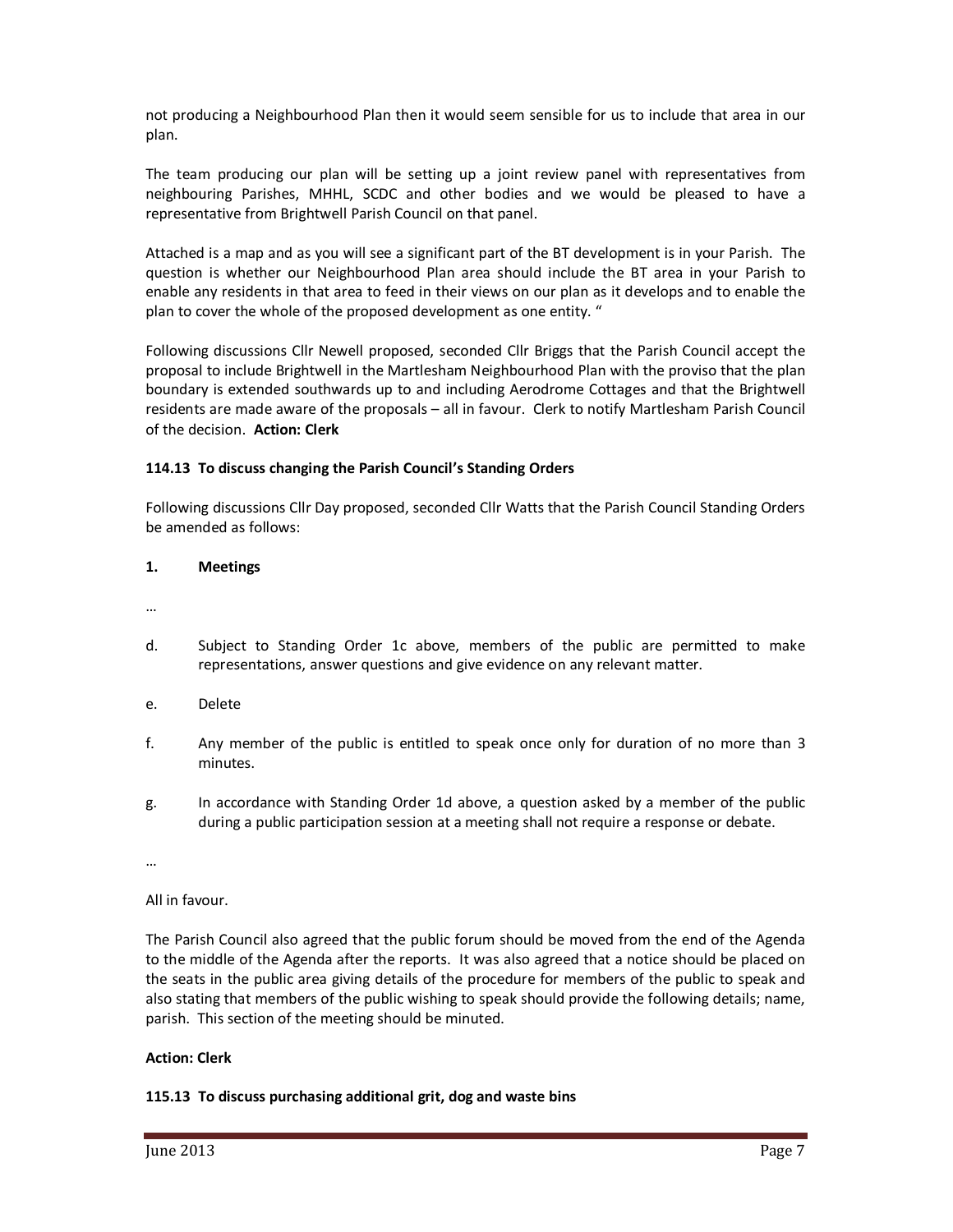Due to Cllr Lawrence not being present at the meeting it was agreed to defer this item until the next meeting. **Action: Clerk** 

### **116.13 Future Plans for the Parish**

Nothing to report.

### **117.13 A1156 Parking Restrictions**

Cllr Day reported that the parking restriction signs in the A1156 layby have been erected.

### **118.13 Locality Budget 2013/2014**

The Clerk reported that the Parish Council's Locality Budget 2013/2014 is £1,900.00. Cllr Day suggested that the money could be used to erect 'welcome signs' at the main entry points to each of the three parishes. It was agreed that the Clerk should investigate the cost and report back to the next meeting. **Action: Clerk** 

### **119.13 To discuss letter from parishioner concerning various issues in Murrills Road**

Cllr Warham distributed the letters which had been written by the police and printed by the Parish Council to be put through every letterbox in Murrills Road and adjoining roads warning residents that the police would take action against speeding motorists.

### **120.13 John Banks Honda – Light Pollution**

Cllr Day reported that the resident had been visited by two people from Suffolk Coastal District Council recently at 10.00 pm to identify the problem and then visited John Banks to discuss. The lights have now been switched off and also the showroom lights.

### **121.13 Parking Problems Purdis Farm**

Nothing further to report.

### **122.13 Parish Plan**

Cllr Day reported that the first draft of the Parish Plan has been completed and the project is now making good progress. **Action: Cllr Day** 

### **123.13 Charity Donations**

The Clerk reported that she had received a letter from Brightwell Parochial Church Council asking for a donation to their funds. Following discussion Cllr Wells proposed, seconded Cllr Day that the Parish Council send a donation of £200.00 – all in favour.

### **124.13 Finance**

Income None